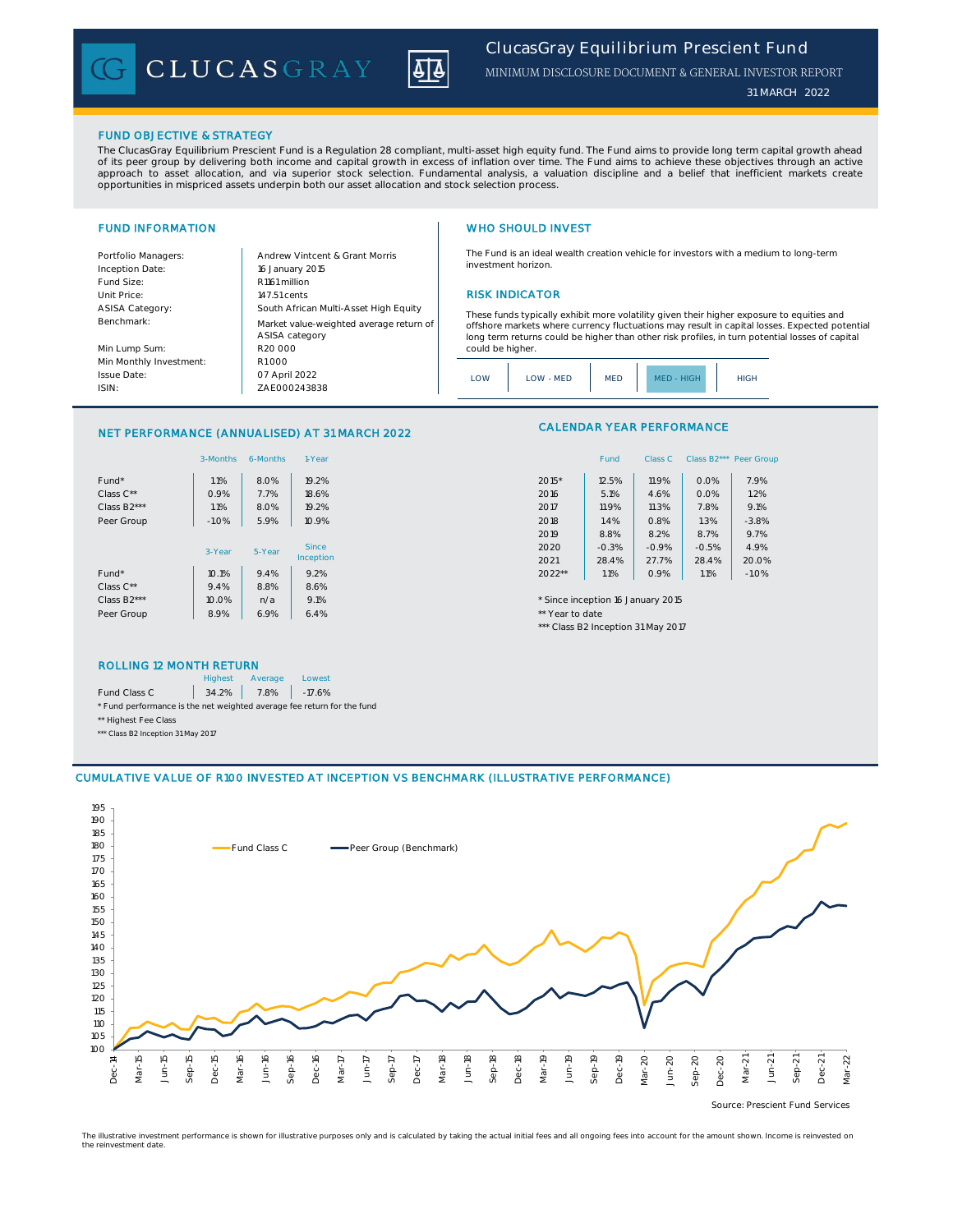CLUCASGRAY



*31 MARCH 2022*

| ABSA                 | African Rainbow Minerals    | <b>Asset Class</b> | %     |
|----------------------|-----------------------------|--------------------|-------|
| <b>Standard Bank</b> | Life Heatlhcare             | Domestic Equity    | 56.39 |
| Old Mutual           | <b>EPE Capital Partners</b> | Foreign Equity     | 14.09 |
| <b>MTN</b>           | Metrofile                   | SA Cash            | 2.7%  |
| <b>AECI</b>          | MassMart                    |                    |       |
| Reunert              | Glencore                    |                    |       |
| Anglo American       | Long4Life                   |                    |       |
| Adcock Ingram        |                             |                    |       |

The Top 15 holdings make up 34% of the total fund.

# TOP 15 SA EQUITY HOLDINGS FUND ASSET ALLOCATIONS



## DISTRIBUTIONS FEE STRUCTURE

| <b>Distribution Frequency</b> | Annually            | TFR                                 | Class C | Class B2 |
|-------------------------------|---------------------|-------------------------------------|---------|----------|
| <b>Distribution Date</b>      | 01 April            | Annual Management Fee (excl. VAT)   | .20%    | 0.75%    |
| Last Distribution             | 4.30 cents per unit | Other Cost                          | 0.15%   | 0.15%    |
|                               |                     | VAT                                 | 0.20%   | 0.13%    |
|                               |                     | Total Expense Ratio (incl. VAT)     | .52%    | 1.01%    |
|                               |                     | Transaction Costs (incl. VAT)       | 0.19%   | 0.19%    |
|                               |                     | Total Investment Charge (incl. VAT) | 71%     | .20%     |

## QUARTERLY COMMENTARY

The 1st quarter of 2022 will forever be defined by the outbreak of War in Eastern Europe. We, like most, have been deeply disturbed by developments in Ukraine. Our thoughts<br>and prayers extend to all those directly impacted World's response to Russia has been uniform, swift, and economically brutal

The asset allocation decision to hold materially more in South African equities, and historically low levels in offshore equity proved to be a good one in the quarter. Aside from<br>the Rand which strengthened, the MSCI World has returned 29% in Dollars, compared to around 7% for the MSCI World Index. The ClucasGray Asset Management asset allocation process had for some time been highlighting the relative attractiveness of local equities notwithstanding the relative outperformance referred to above, the reality is that our assessment of prospective returns continues to favor South African equity.

The JSE Capped Swix gained over 6%, but it was the divergence of returns that made the 1st quarter of 2022 such a remarkable one. The ClucasGray Equilibrium Prescient Fund has been well exposed to both Resources and Banks for some time, and it was pleasing to see many of the large weightings in both sectors perform well. Some notable<br>performances in the quarter include Exxaro, African R Ethos Capital and MTN all gained over 10%.

Countering the above, the JSE was severely impacted by the significant collapse in both Naspers & Prosus, which fell 33% & 39% respectively. The Fund owns some in each, but the weightings were relatively modest. Our view on Naspers is that they have some obvious levers to pull to, at the very least, unwind a meaningful portion of the discount to our estimate of their sum of the parts. It may require some humble pie from the executives, but it is now clear that the much maligned structure they created in 2021 has underwhelmed.

Away from the above, the Fund was impacted by a weak performance from Massmart, Reunert, Ninety One and Astral which all fell more than 12% in the quarter.

The All Bond Index gained 1.9% in the quarter - it remains an asset class that we believe offers an attractive prospective return, and whilst the annualized returns in the 1st<br>quarter are comfortably ahead of cash, they ar over 20% of the fund allocated to Bonds has helped the performance of the Fund.

We believe the bond market holds the key to the unlocking of value in South African assets. Firstly, lower bonds yields obviously result in attractive returns from bonds, to which we are well exposed. Crucially, lower bond yields will result in a lower cost of equity for South African oriented companies - a lower cost of equity should result in a re-<br>rating of these companies, which for too lo

The net result of the above is that the ClucasGray Equilibrium Prescient Fund gained just over 1% in the quarter, ahead of the peer group which declined 1%. Over the last 12<br>months, the Fund is up 19.2%, compared to peers by 4.3% per annum over this period. During the quarter, the fund continued to be managed in line with its investment objectives.

We were fairly active in the quarter, taking advantage of valuation opportunities that have been presented in good companies that we believe have been unduly sold off. None<br>of us have any insights into how long the conflic taught us that crises tend to pass. The reaction of certain commodities and the commensurate performance of certain share prices, is ahead of our assessment of longer term fundamentals. We believe an opportunity has been presented to reduce weightings selectively in some of these companies, and reallocate to areas of the market that have<br>been unduly punished. The Russian Ukraine conflict cre rally in both MTN and Sasol, and presented opportunities in a number of companies that we wanted to take advantage of. We introduced new holdings in Mondi, Foschini and<br>the JSE, and added to our existing holdings in Spar,

Notwithstanding a very strong recovery in the share prices of many companies since the lows of 2020, we remain of the view that a combination of a steadily improving earnings backdrop, and historically undemanding valuations will deliver attractive returns to investors. In our view, the very realistic prospect exists for both South African<br>bonds and equities to deliver attractive prosp

The current asset allocation versus the previous quarter is as follows:

| <b>Fund Asset Allocation</b> | Q1 2022 | Q4 2021 |  |
|------------------------------|---------|---------|--|
| <b>SA Equity</b>             | 56%     | 55%     |  |
| <b>Offshore</b>              | 16%     | 19%     |  |
| <b>Fixed Income</b>          | 21%     | 21%     |  |
| Property                     | 4%      | 4%      |  |
| Cash                         | 3%      | 1%      |  |

The number of participatory units as at 31 March 2022 was 783 576 694.97.